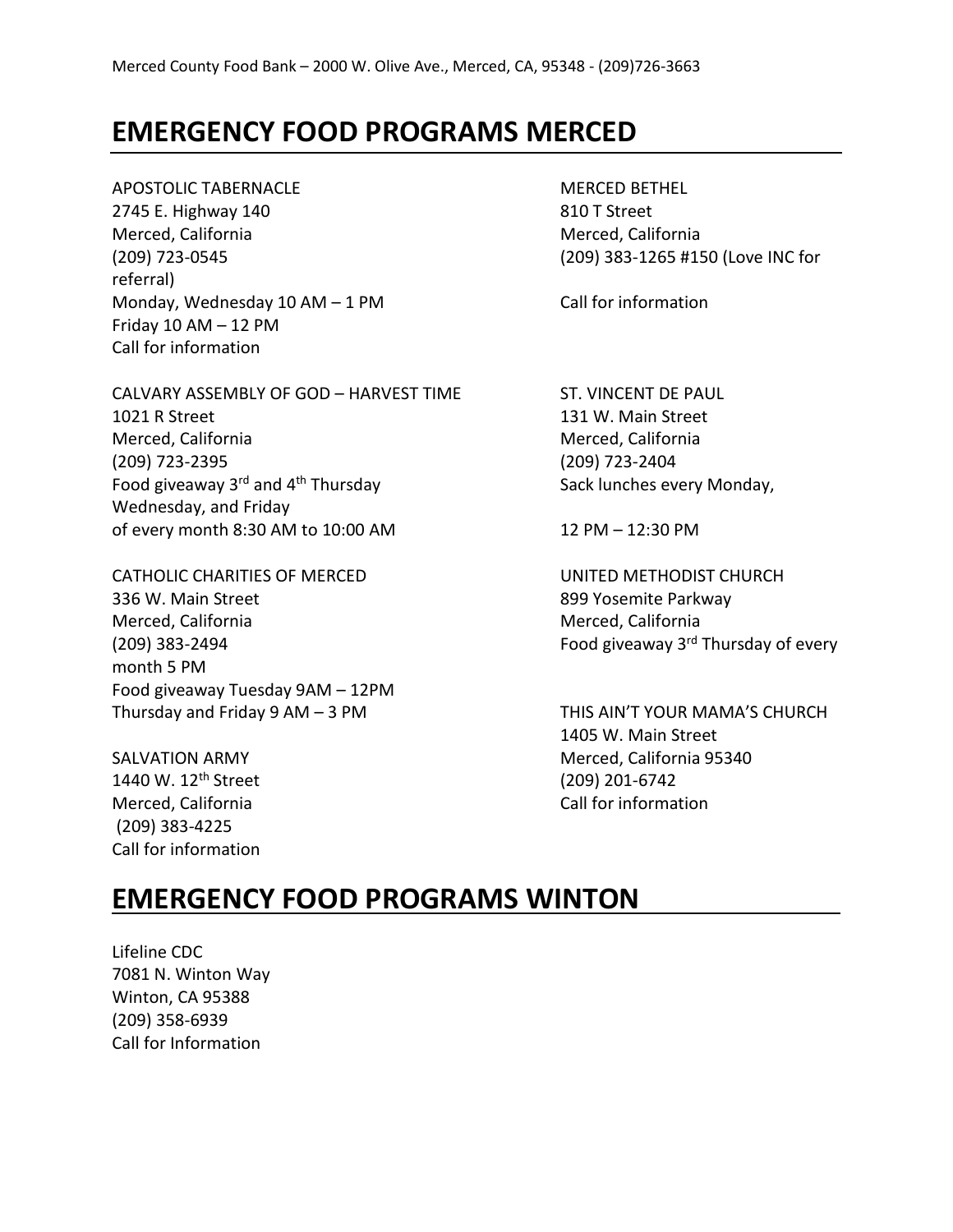## **EMERGENCY FOOD PROGRAMS ATWATER**

MT. OLIVE BAPTIST CHURCH ST. ANTHONY'S CHURCH 559 Broadway Avenue 1799 Winton Way Atwater, CA Atwater, CA (209) 358-3031 (209) 357-1464 of every month 10AM-11AM

Food giveaway 2<sup>nd</sup> Wednesday Call for information 8AM-12PM

ATWATER CHURCH OF THE NAZARENE FIRST BAPTIST CHURCH 1374 Shaffer Road 1683 Fifth Street Atwater, CA Atwater, CA (209) 358-8110 (209) 358-3545 Call for information  $\qquad \qquad$  Food giveaway  $4<sup>th</sup>$  Saturday

of every month 10AM-12PM

### **EMERGENCY FOOD PROGRAMS LOS BANOS**

BETHEL COMMUNITY CHURCH ST. ALBAN EPISCOPAL CHURCH 415 "I" Street 401 W. "I" Street Los Banos, CA Los Banos, CA (209) 827-0797 (209) 769-0283 Emergency Food  $2^{nd}$  &  $4^{th}$  Wednesday Call for information and every Friday of the month 10AM-2PM Hot meals every Thursday 11:30AM-1PM

SALVATION ARMY 1231 $4<sup>th</sup>$  Street Los Banos, CA (209) 827-4945 Call for information

# **EMERGENCY FOOD PROGRAMS DELHI**

Delhi Presbyterian Church 15917 El Capitan Way Delhi, CA 95315 (209) 667-8746 Tuesday-Friday, 9AM – 12PM Call for Information